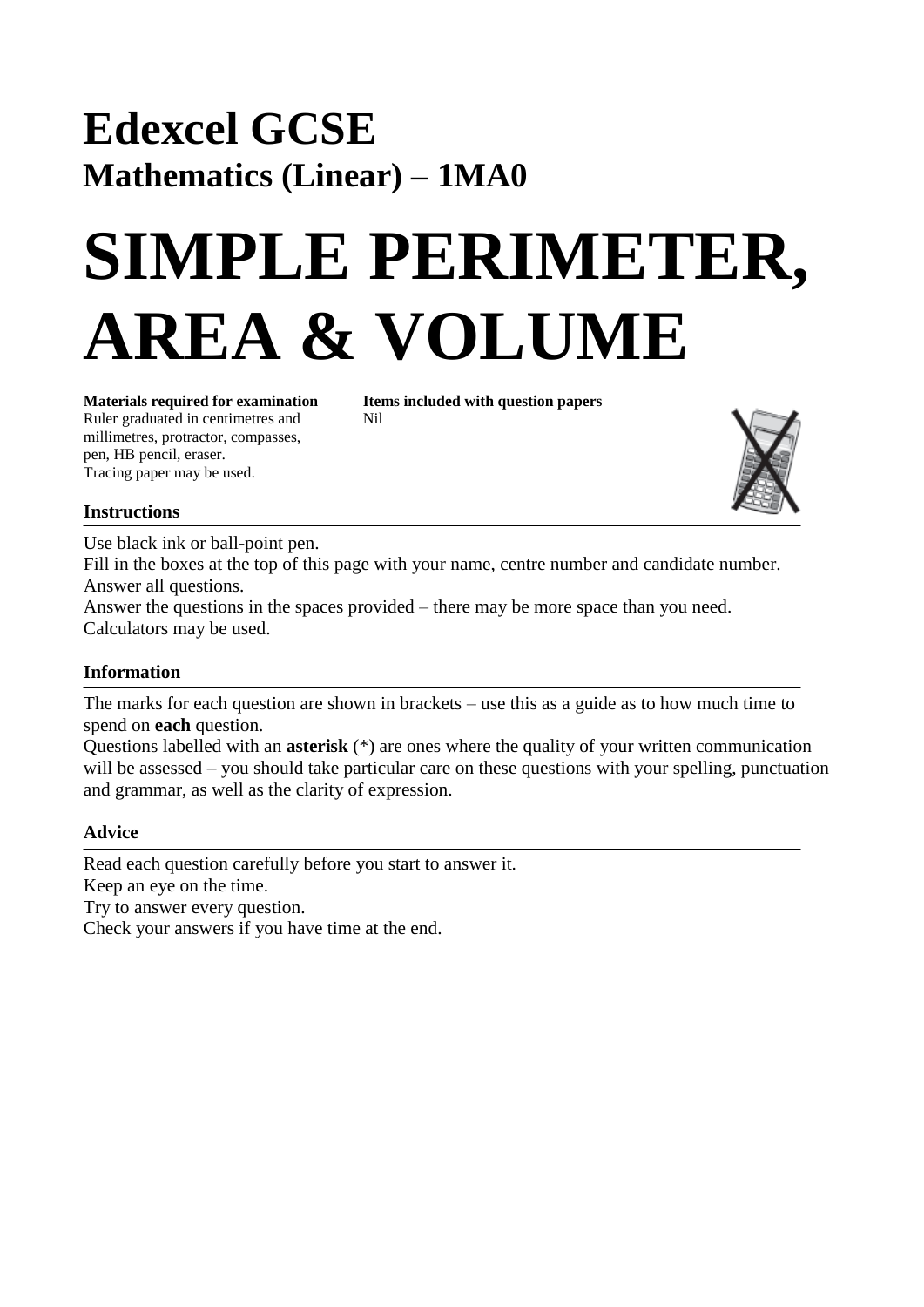|    |     |                                                            |                                              |  | Mirror |  |                          |  |  |    |                 |             |
|----|-----|------------------------------------------------------------|----------------------------------------------|--|--------|--|--------------------------|--|--|----|-----------------|-------------|
|    |     |                                                            |                                              |  | line   |  |                          |  |  |    |                 |             |
|    | (a) |                                                            | Work out the perimeter of the shaded shape.  |  |        |  |                          |  |  |    |                 |             |
|    |     |                                                            |                                              |  |        |  |                          |  |  | cm |                 | (1)         |
|    |     |                                                            | Work out the area of the shaded shape.       |  |        |  |                          |  |  |    |                 |             |
|    | (b) |                                                            |                                              |  |        |  |                          |  |  |    |                 |             |
|    |     |                                                            |                                              |  |        |  |                          |  |  |    | cm <sup>2</sup> | <b>(1)</b>  |
|    |     |                                                            |                                              |  |        |  |                          |  |  |    |                 |             |
|    | (c) |                                                            | Reflect the shaded shape in the mirror line. |  |        |  |                          |  |  |    |                 | (2)         |
|    |     |                                                            |                                              |  |        |  |                          |  |  |    |                 | $(4$ marks) |
| 2. |     |                                                            |                                              |  |        |  |                          |  |  |    |                 |             |
|    |     |                                                            |                                              |  |        |  |                          |  |  |    |                 |             |
|    |     |                                                            |                                              |  |        |  |                          |  |  |    |                 |             |
|    |     |                                                            |                                              |  |        |  |                          |  |  |    |                 |             |
|    |     |                                                            |                                              |  |        |  |                          |  |  |    |                 |             |
|    |     |                                                            |                                              |  |        |  |                          |  |  |    |                 |             |
|    |     |                                                            |                                              |  |        |  |                          |  |  |    |                 |             |
|    |     | The shaded shape is drawn on a grid of centimetre squares. |                                              |  |        |  |                          |  |  |    |                 |             |
|    | (a) |                                                            | Find the perimeter of the shaded shape.      |  |        |  |                          |  |  |    |                 |             |
|    |     |                                                            |                                              |  |        |  |                          |  |  |    |                 | (1)         |
|    | (b) |                                                            | Find the area of the shaded shape.           |  |        |  | $\cdots$ cm <sup>2</sup> |  |  |    |                 |             |
|    |     |                                                            |                                              |  |        |  |                          |  |  |    |                 | (1)         |
|    |     |                                                            |                                              |  |        |  |                          |  |  |    |                 | $(2$ marks) |

**1.** A shaded shape is shown on the grid of centimetre squares.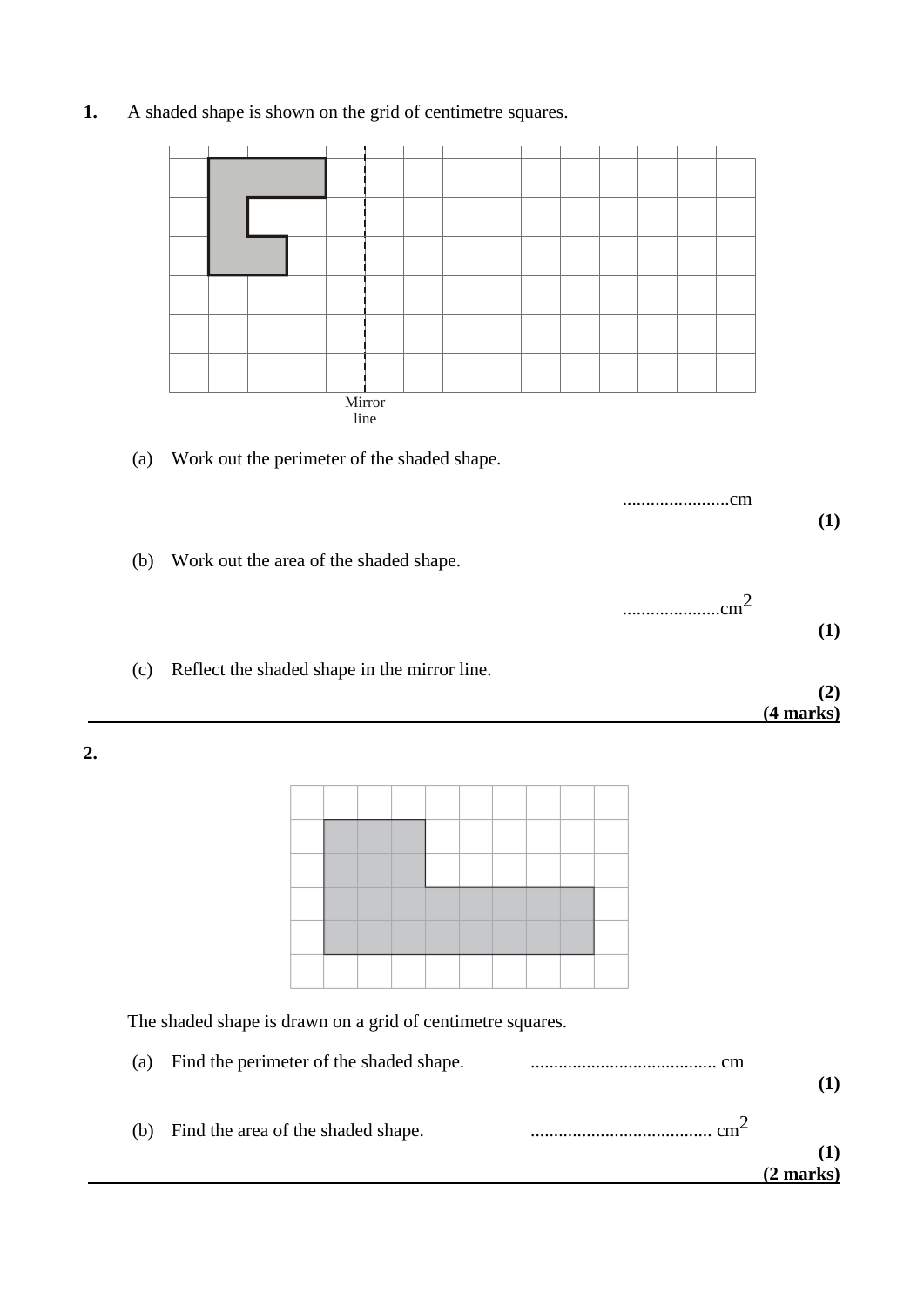



Here is a solid prism made from centimetre cubes.



**4.**



A shaded shape is shown on the grid of centimetre squares.

| (a) | Find the perimeter of the shaded shape. | cm        |
|-----|-----------------------------------------|-----------|
| (b) | Find the area of the shaded shape.      | cm∼       |
|     |                                         | (2 marks) |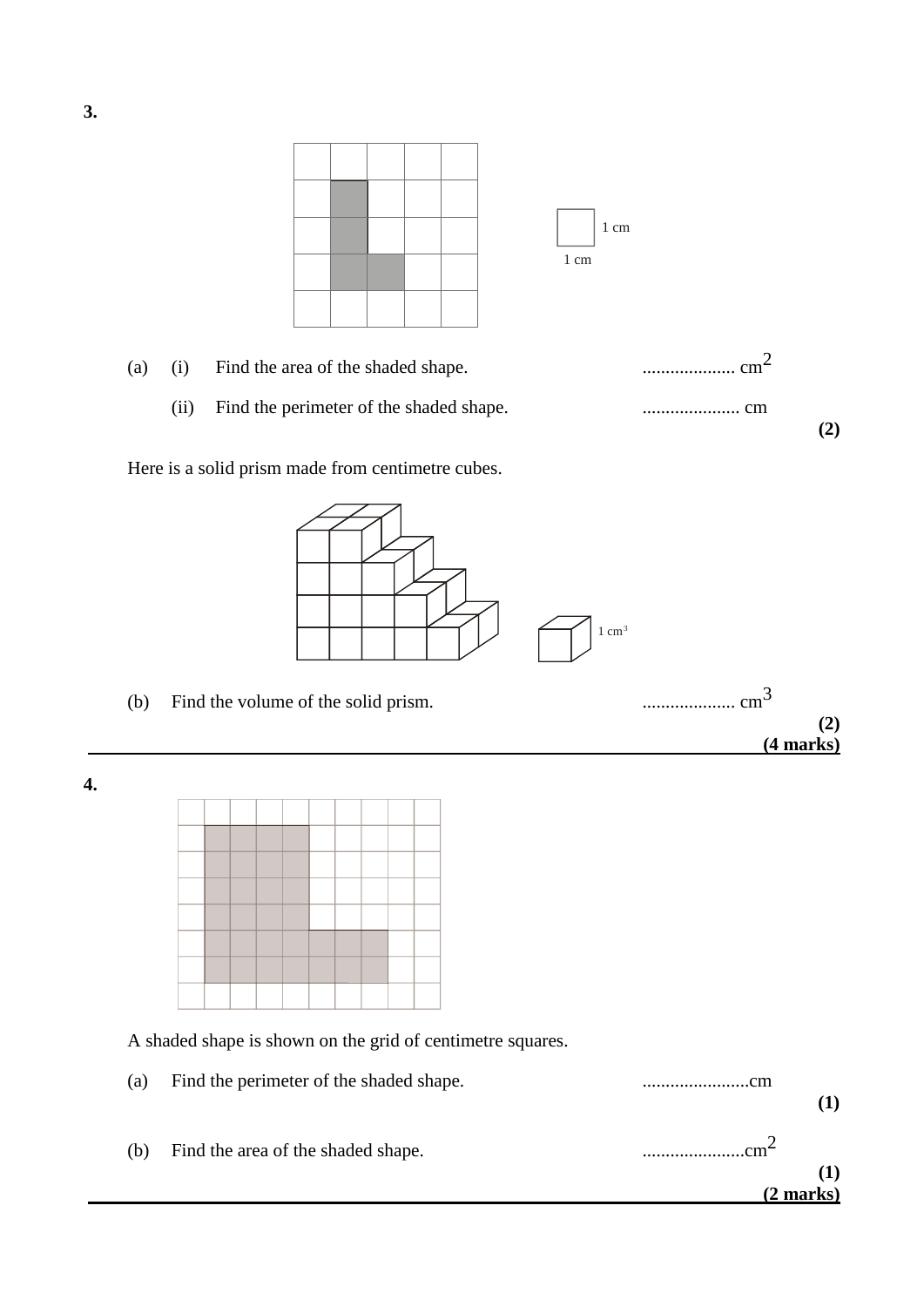**5.** A shaded shape has been drawn on a grid of centimetre squares.



(a) Find the perimeter of the shaded shape. .....................................cm

**(1)**

Another shaded shape has been drawn on a grid of centimetre squares.



| (b) | Find the area of the shaded shape. | . cm $\sim$ |
|-----|------------------------------------|-------------|
|     |                                    |             |
|     |                                    | (3 marks)   |
|     |                                    |             |

**6.** This shaded shape is drawn on a centimetre grid.



(a) Work out the perimeter of the shaded shape.



(b) Work out the area of the shaded shape.

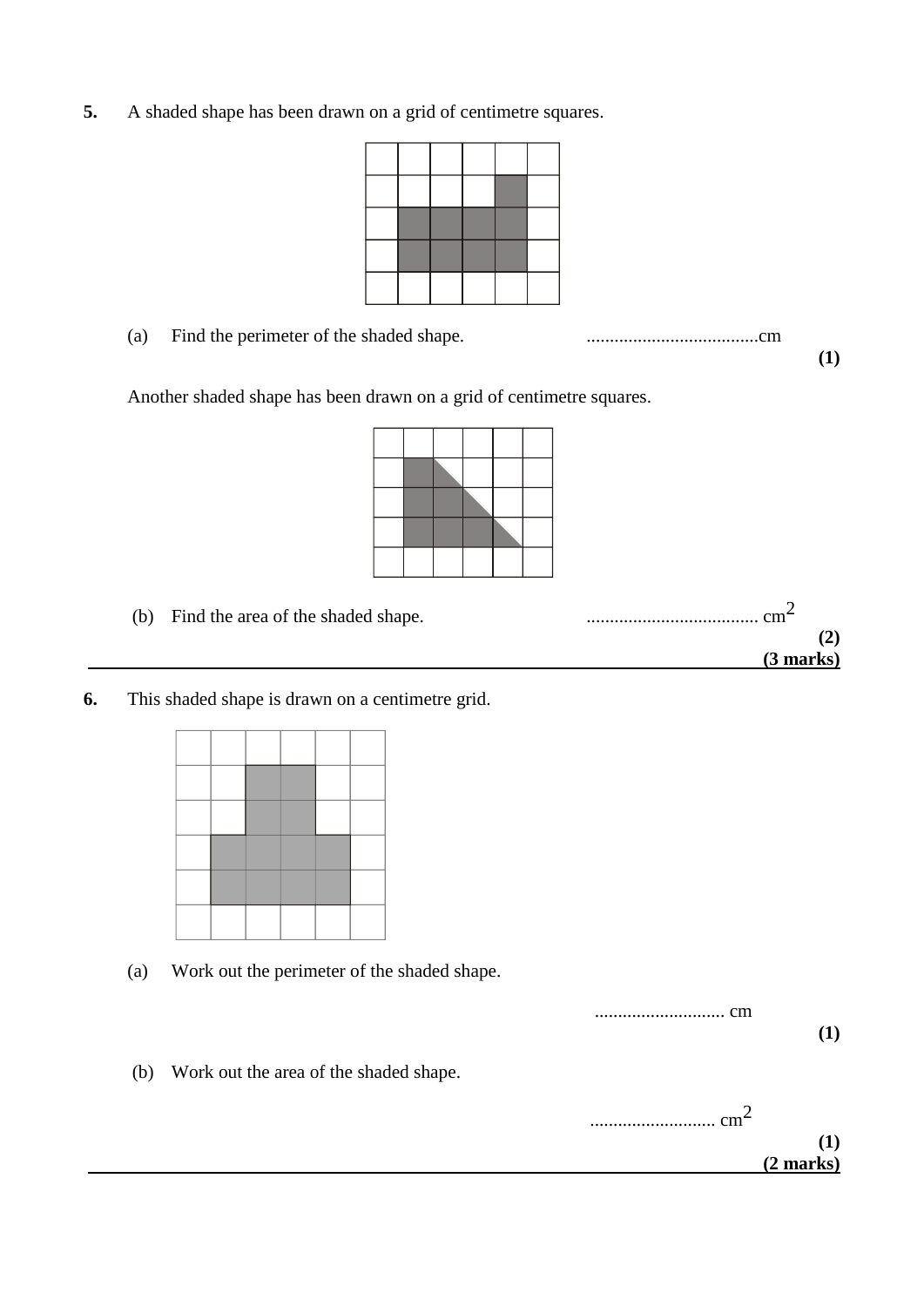The diagram shows a shaded shape drawn on a centimetre grid.

(a) Find the area of the shaded shape. State the units of your answer. **(2)** (b) Find the perimeter of the shaded shape. ……………………….cm **(1)**



The diagram shows a prism made of centimetre cubes.



|                     | $\rm cm^{-2}$ | Find the area of the shape.      | (a) |
|---------------------|---------------|----------------------------------|-----|
| (2)                 |               | Find the perimeter of the shape. | (b) |
| $(3 \text{ marks})$ |               |                                  |     |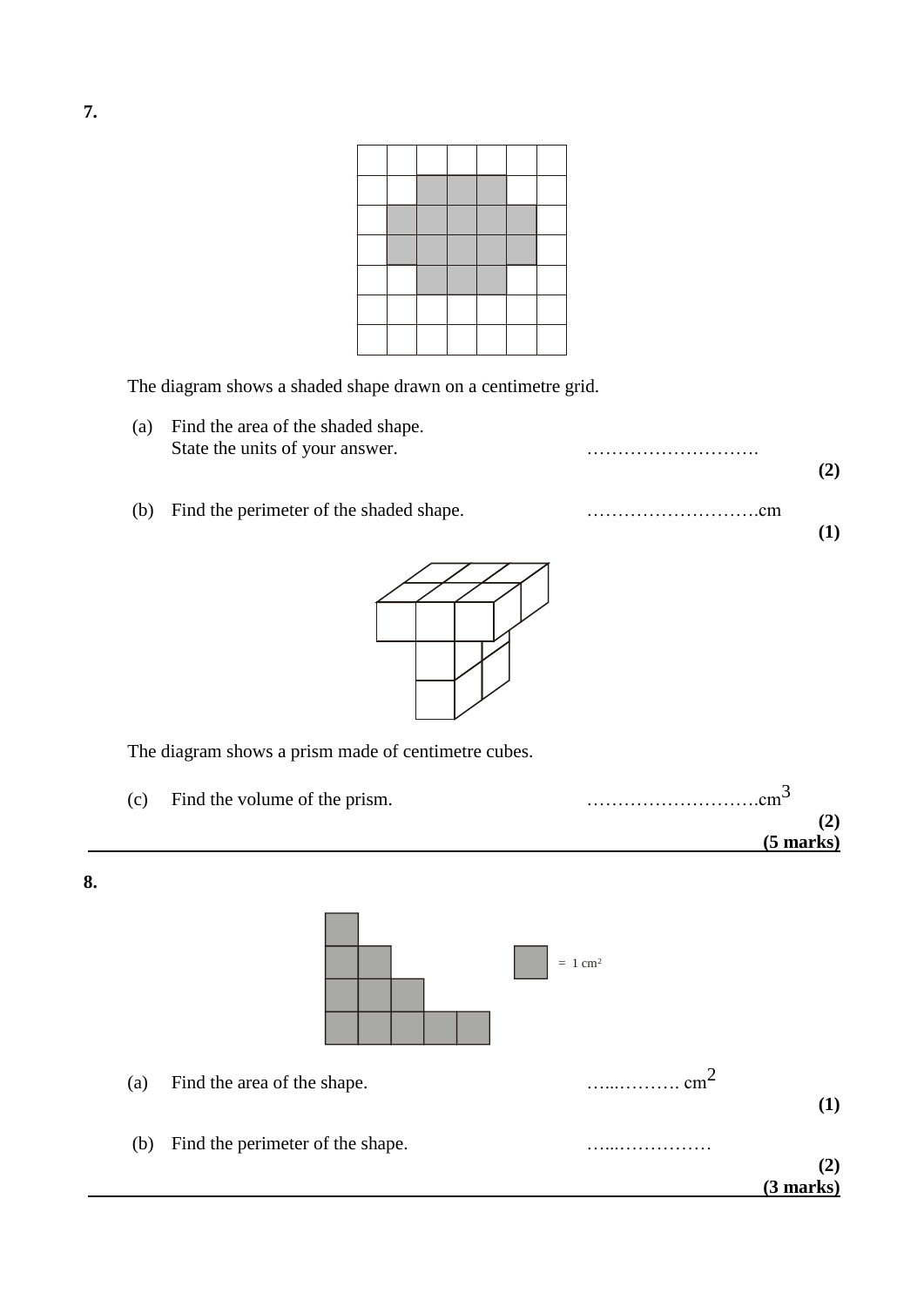The diagram shows a shaded shape drawn on a centimetre grid.

(a) Work out the perimeter of the shaded shape. ............................... cm **(1)** (b) Work out the area of the shaded shape. State the units of your answer. **(2)** Here is a solid prism made of centimetre cubes. (c) Find the volume of the solid prism. ........................................ cm3 **(2) (5 marks) 10.** This shaded shape is drawn on a grid of centimetre squares. represents  $1 \text{ cm}^3$ 

(a) Find the perimeter of the shaded shape. ................................... cm **(1)** (b) Find the area of the shaded shape. ................................... cm2 **(1)**

**9.**

 **(2 marks)**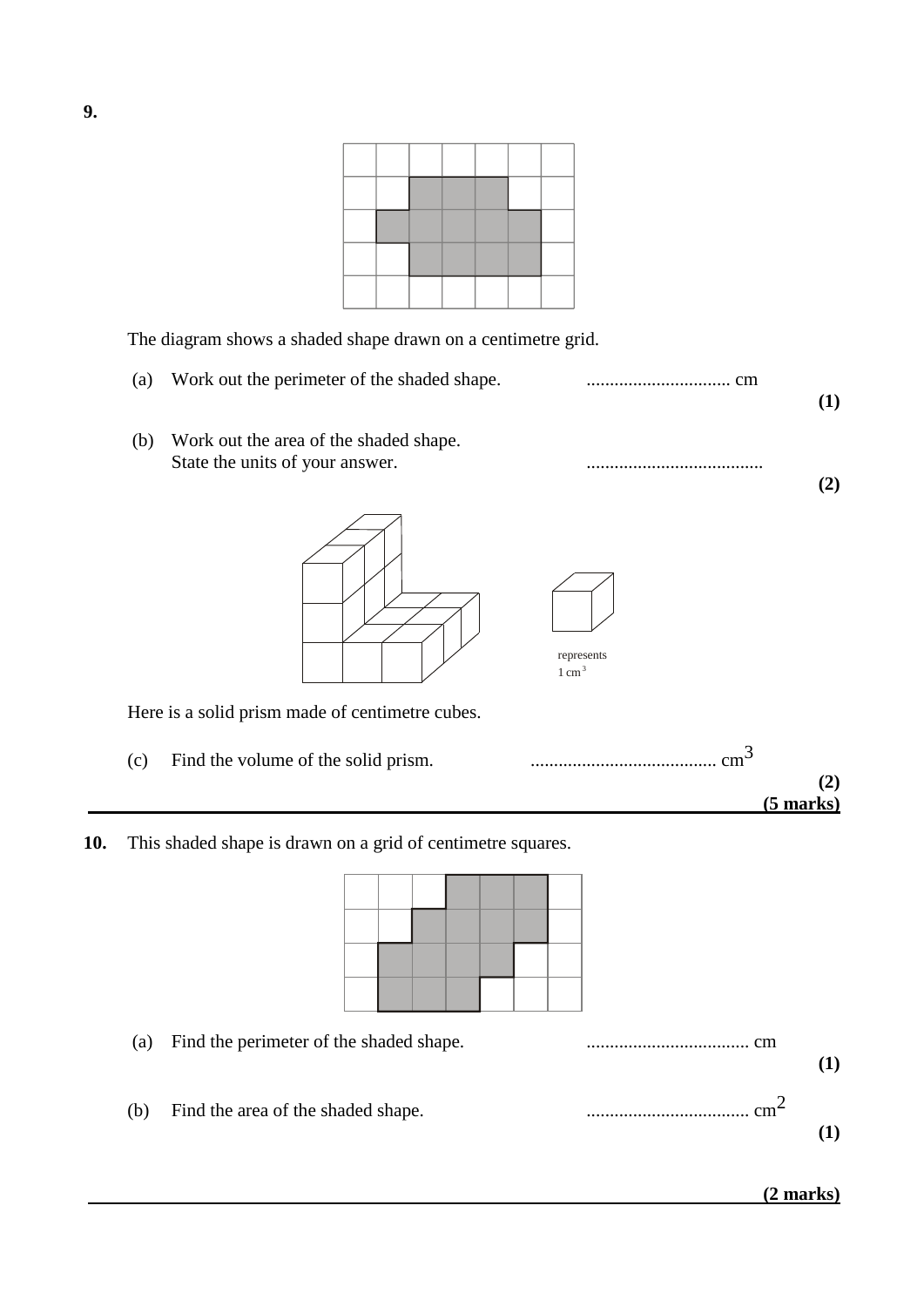**11.** Here is a shaded shape on a centimetre grid.

| _____ | ____ |  |
|-------|------|--|
|       |      |  |
|       |      |  |
|       |      |  |
|       |      |  |

| (a) | Find the area of the shaded shape.      | $\rm cm^{\sim}$ |  |
|-----|-----------------------------------------|-----------------|--|
| (b) | Find the perimeter of the shaded shape. |                 |  |

Here is a solid prism made of centimetre cubes.



| (c) | Find the volume of the solid prism. | $\ldots \ldots \ldots \ldots \ldots \ldots \ldots \ldots \ldots \text{cm}$ |
|-----|-------------------------------------|----------------------------------------------------------------------------|
|     |                                     |                                                                            |
|     |                                     | $(5$ marks)                                                                |

**12.** A shaded shape has been drawn on the centimetre grid.

| (a) | Find the perimeter of the shaded shape. |  |  |  | cm<br>. |
|-----|-----------------------------------------|--|--|--|---------|
|     |                                         |  |  |  |         |